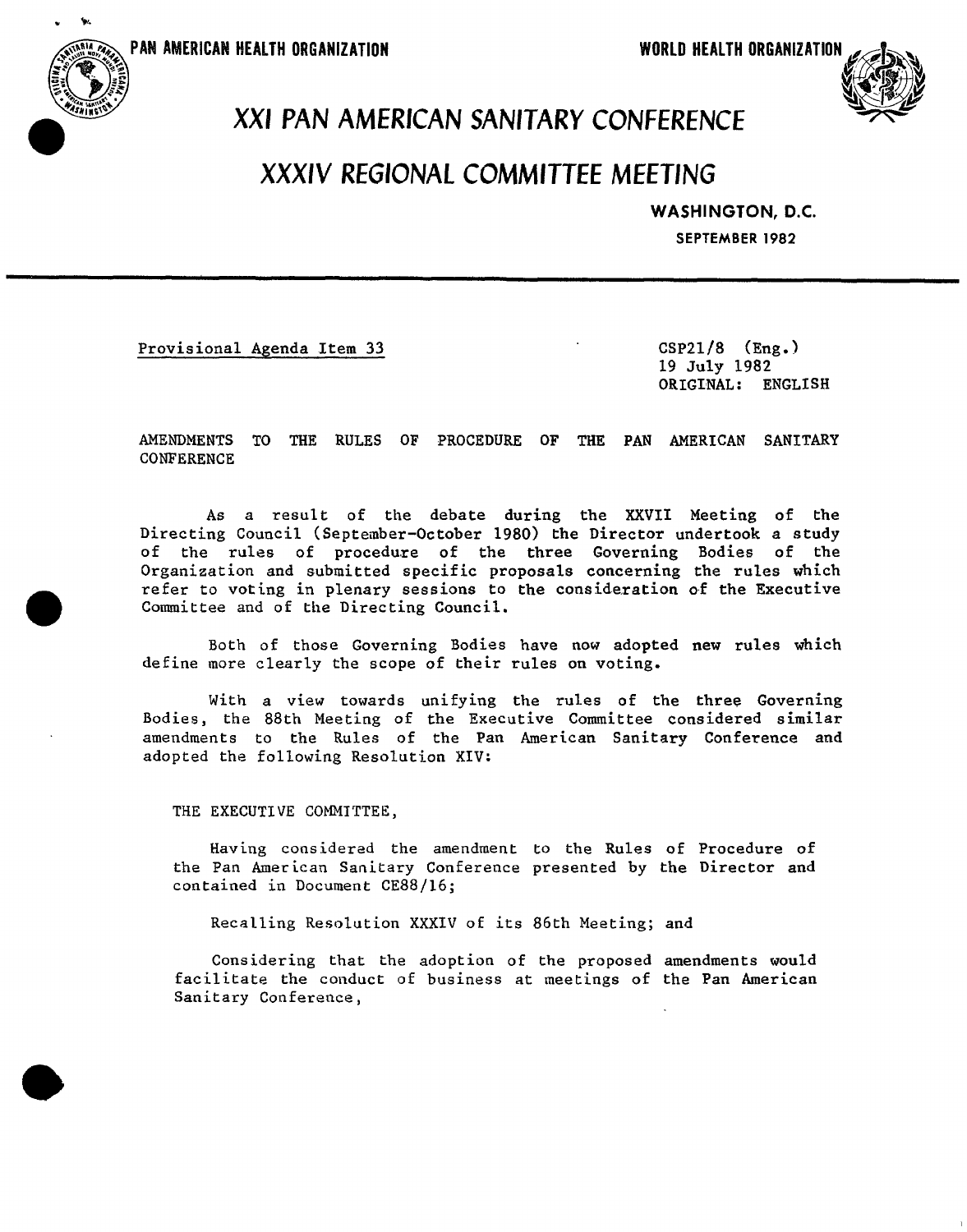$CSP21/8$  (Eng.) Page 2

 $\tilde{\mathcal{L}}$ 

#### RESOLVES:

To recomend to the XXI Pan American Sanitary Conference that it approve, for the Rules of Procedure indicated below, the following wording:

#### Rule 45

For the purpose of these Rules, "Governments present and voting" means Governments casting a valid affirmative or negative vote for a person or a Government eligible in accordance with the Constitution or these Rules of Procedure. For the purpose of these Rules, "Majority" means any number of votes greater than half the votes cast by the Governments present and voting or, in the case of the election of the Director, any number of votes greater than half the number of the Governments of the Organization. Governments abstaining from voting or who cast blank ballots or invalid votes are considered as not voting. In computing a majority, any In computing a majority, any fraction shall be counted as a whole number.

#### Rule 46

A motion shall be considered adopted when it has<br>d the affirmative vote of the majority of the received the affirmative vote of Governments present and voting, except when the Constitution or these Rules of Procedure otherwise provide. If the votes are equally divided on a matter other than an election the motion will be regarded as not adopted.

#### Rule 53

In an election each Government, unless it abstains, shall vote for that number of candidates equal to or less than the number of elective places to be filled. Any ballot paper on which there are more names than there are elective places to be filld, or on which the name of any candidate appears more than once, or which is illegible or signed or which reveals the identity of the voter, shall be considered null and void.

The Annex contains an explanation of the proposed amendments.

Annex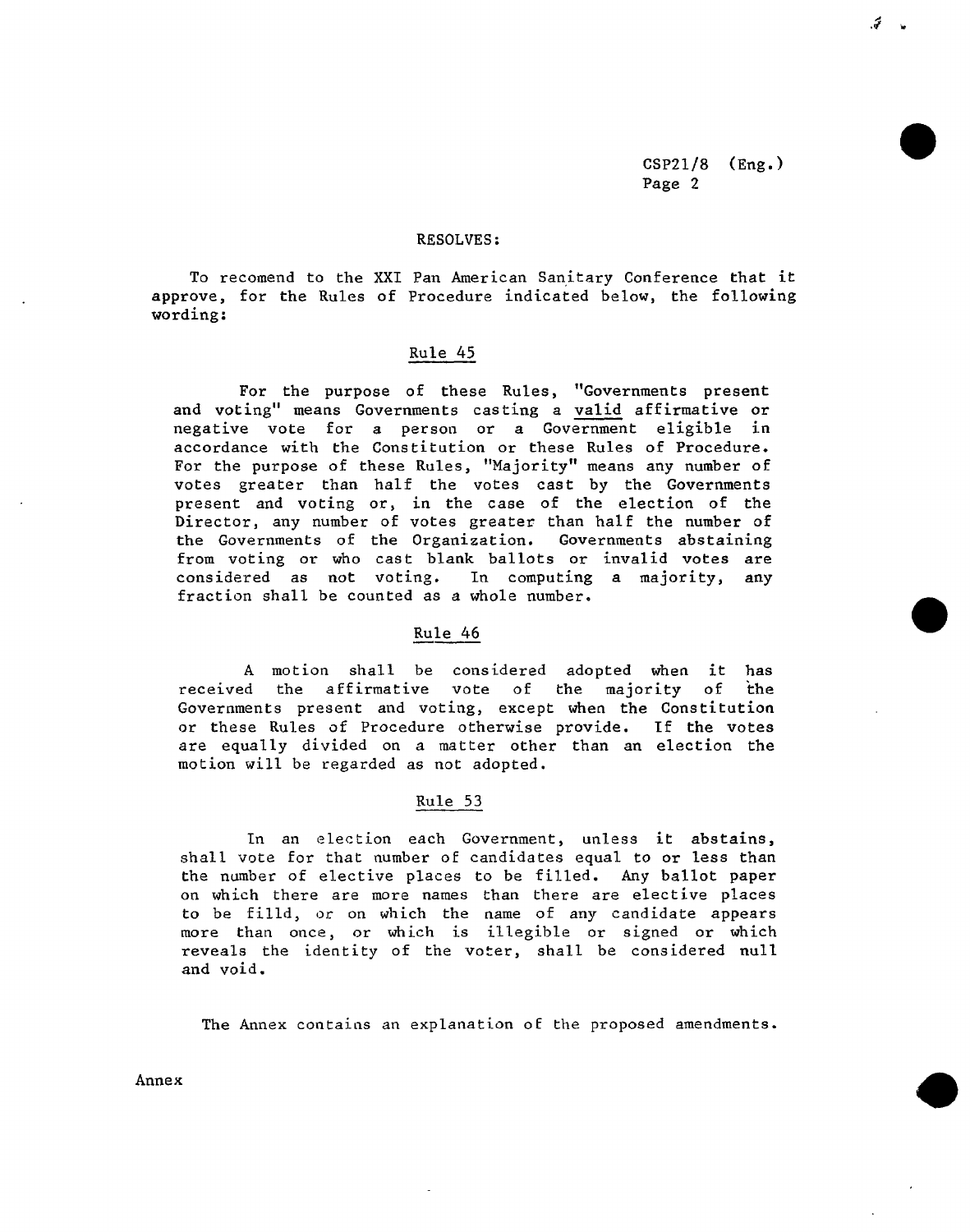AMENDMENTS TO THE RULES OF PROCEDURE OF THE PAN AMERICAN SANITARY CONFERENCE

Remarks

ا<br>سار

Present

## Rule 45

For the purpose of these Rules "Governments present and voting" means Governmeans any number of votes greater than in accordance with the Constitution or half the votes cast by the Governments ments casting an affirmative or negative vote; or, in an election, a vote for a person or a Government eligible present and voting or, in the case of<br>the election of the Director, any number of votes greater than half the these Rules of Procedure. For the purpose of these Rules, "majority" number of the Governments of the majority, any fraction shall be Organization. In computing a counted as a whole number.

## Rule 46

vote of the majority of the Govern-<br>ments present and voting, except when votes are equally divided, the motion Procedure otherwise provide. If the further debate and, if the votes are<br>again divided, the motion will be when it has received the affirmative shall again be put to a vote without A motion shall be considered adopted the Constitution or these Rules of regarded as not adopted.

# PART VIII - VOTING IN PLENARY SESSIONS

Recommended by the Executive Committee

## Rule 45

tion, a valid vote for a person or a<br>Government eligible in accordance with or, in the case of the election of the votes greater than half the votes cast Director, any number of votes greater<br>than half the number of the Governtive or negative vote; or in an elec-Rules, "majority" means any number of by the Governments present and voting Governments casting a valid affirma-Procedure. For the purpose of these For the purpose of these Rules "Govments of the Organization. Governments abstaining from voting or who<br>cast blank ballots or invalid votes computing a majority, any fraction<br>shall be counted as a whole number. the Constitution or these Rules of ernments present and voting" means are considered as not voting. In

# **Rule 46**

vote of the majority of the Govern-<br>ments present and voting, except when<br>the Constitution or these Rules of shall again be put to a vote without votes are equally divided on a matter Procedure otherwise provide. If the further debate and, if the votes are when it has received the affirmative A motion shall be considered adopted again divided, the motion] will be other than an election the motion regarded as not adopted.

Amended to clarify the impact in those cases where only a majority of the votes cast is required.

be rejected if the votes are equally divided in the case motion will not necessarily provided for under Rule 52. Amended to indicate that a of an election for two or more elective places, as

This will make it conform to the Directing Council and of instead of after the second. S motions will be rejected at the Rules of Procedure of indicate that, in matters It has also been amended the Executive Committee. other than an election, the first case of a tie

CSP21/8  $(Eng.)$ **ANNEX**